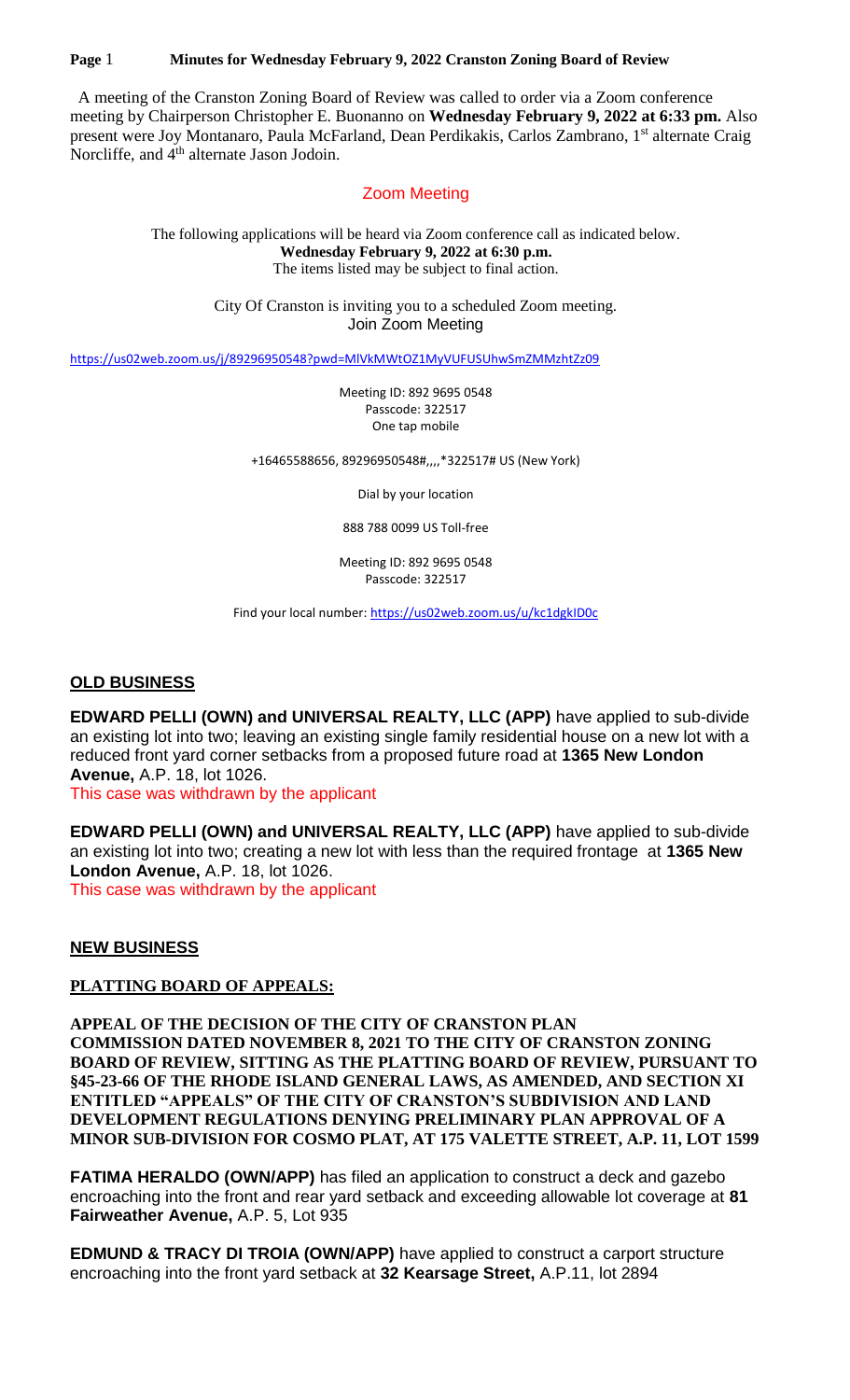**Page** 2 **Minutes for Wednesday February 9, 2022 Cranston Zoning Board of Review**

**CRANSTON PUBLIC SCHOOLS (OWN/APP)** has applied to expand an existing nonconforming school to encroach into front yard setbacks and exceeding allowable lot coverage at **180 Oakland Ave.** A.P. 9, lot 2847

**DONALD B. COLETTI (OWN/APP)** has filed an application to separate two lots merged under 17.88.101 (B) and to leave an existing single family house on an undersized lot with reduced frontage and width at **15 Usher Avenue,** A.P. 11, lot 2524

**DONALD B. COLETTI (OWN/APP)** has filed an application to separate two lots, merged for zoning purposes under 17.88.010 (B) to construct a new single family house with restricted frontage, width, lot size (area); encroaching into the required front corner yard setbacks at **0 Midvale Avenue,** A.P. 11, lot 2523.

**JAMES J & VANESSA JAWORSKI (OWN/APP)** have applied to construct a garage addition to a single family house encroaching into the required front yard setback at **29 Carpathia Road,** A.P. 12, lots 2354,2355, and 2356

# **OLD BUSINESS**

### **Ward 4**

**EDWARD PELLI (OWN) and UNIVERSAL REALTY, LLC (APP)** have applied to sub-divide an existing lot into two; leaving an existing single family residential house on a new lot with a reduced front yard corner setbacks from a proposed future road at **1365 New London Avenue,** A.P. 18, lot 1026; 124,488 s.f.; zoned A8. Applicant seeks relief per Section 17.92.010-Variance; Sections 17.20.120- Schedule of Intensity Regulations; 17.20.090 - Specific Requirements Application filed 11/9/2021. Robert D. Murray, Esq

This case was withdrawn without prejudice by the applicant.

### **Ward 4**

**EDWARD PELLI (OWN) and UNIVERSAL REALTY, LLC (APP)** have applied to sub-divide an existing lot into two; creating a new lot with less than the required frontage at **1365 New London Avenue,** A.P. 18, lot 1026; 124,488 s.f.; zoned A8. Applicant seeks relief per Section 17.92.010-Variance; Sections 17.20.120- Schedule of Intensity Regulations; Application filed 11/9/2021. Robert D. Murray, Esq

This case was withdrawn without prejudice by the applicant.

### **NEW BUSINESS**

#### **PLATTING BOARD OF APPEALS:**

**APPEAL OF THE DECISION OF THE CITY OF CRANSTON PLAN COMMISSION DATED NOVEMBER 8, 2021 TO THE CITY OF CRANSTON ZONING BOARD OF REVIEW, SITTING AS THE PLATTING BOARD OF REVIEW, PURSUANT TO §45-23-66 OF THE RHODE ISLAND GENERAL LAWS, AS AMENDED, AND SECTION XI ENTITLED "APPEALS" OF THE CITY OF CRANSTON'S SUBDIVISION AND LAND DEVELOPMENT REGULATIONS DENYING PRELIMINARY PLAN APPROVAL OF A MINOR SUB-DIVISION FOR COSMO PLAT, AT 175 VALETTE STREET, A.P. 11, LOT 1599**

On a motion made by Ms. Montanaro and seconded by Mr. Perdikakis the Board read its decision into the record, which is incorporated herein, and voted unanimously to **remand the matter back to the Plan Commission** for a new hearing on the merits, with notice to abutters, due to prejudicial procedural error.

### **Ward 2**

**FATIMA HERALDO (OWN/APP)** has filed an application to construct a deck and gazebo encroaching into the front and rear yard setback and exceeding allowable lot coverage at **81 Fairweather Avenue,** A.P. 5, Lot 935; area 5,535 s.f; zoned A6. . Applicant seeks relief per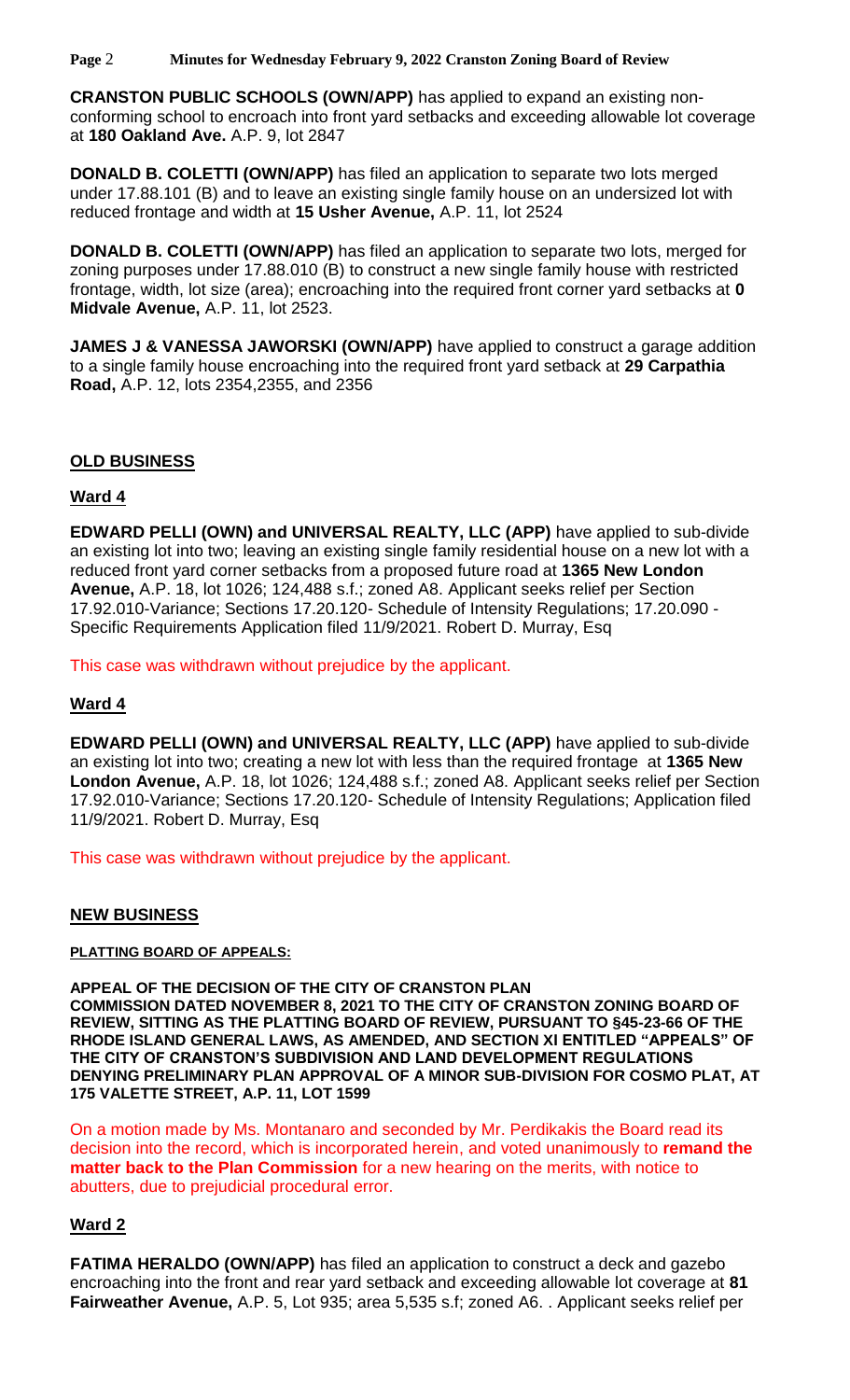**Page** 3 **Minutes for Wednesday February 9, 2022 Cranston Zoning Board of Review**

Section 17.92.010-Variance; Sections 17.20.120- Schedule of Intensity Regulations, 17.60.010 (B)- Accessory Uses. Application filed 12/1/2021. No attorney.

On a motion made by Mr. Perdikakis and seconded by Ms. McFarland the Board voted unanimously to **approve** the application as presented.

The Board made their findings based on the following findings of fact:

## **FINDINGS OF FACT:**

- 1. Granting relief would be generally consistent with the Comprehensive Plan.
- 2. Granting relief would not negatively alter the character of the neighborhood.
- 3. The Board accepted the applicant's testimony about the need for the deck and gazebo due to a family medical condition
- 4. The findings were entered into the record by the Board are incorporated herein.
- 5. There was no testimony in favor or against this project by any abutters.

In this case, applying the facts above to the standard for a variance, the Board further finds that the application involves a hardship that is not due to a physical or economic disability of the applicant, that the hardship does not result primarily from the desire of the applicant to realize greater financial gain, will not alter the general character of the surrounding area or impair the intent or purpose of the Zoning Ordinance or the comprehensive plan, and is the least relief necessary. In granting a variance the Applicant met the requirements of the Zoning Code and relief per Section 17.92.010 Variance; Sections 17.92.120 - Schedule of Intensity Regulations; 17.60.010(D)- Accessory Uses.

## **Ward 5**

**EDMUND & TRACY DI TROIA ( OWN/APP)** have applied to construct a carport structure encroaching into the front yard setback at **32 Kearsage Street,** A.P.11, lot 2894; area 9,725 s.f.; zoned A8. Applicant seeks relief per Section 17.92.010-Variance; Sections 17.20.120- Schedule of Intensity Regulations, 17.60.010 – Accessory structure setbacks. Application filed 12/7/2021. No Attorney.

On a motion made by Ms. Montanaro and seconded by Ms. McFarland the Board voted unanimously to **approve** the application as presented.

The Board made their findings based on the following findings of fact:

### **FINDINGS OF FACT:**

- 1. Granting relief would be generally consistent with the Comprehensive Plan.
- 2. Granting relief would not negatively alter the character of the neighborhood.
- 3. The Board accepted the applicant's testimony about the need for the carport.
- 4. The findings were entered into the record by the Board are incorporated herein.

5. The applicant stated on the record that the property was in disrepair and is working to complete all the projects in progress on the property.

In this case, applying the facts above to the standard for a variance, the Board further finds that the application involves a hardship that is not due to a physical or economic disability of the applicant, that the hardship does not result primarily from the desire of the applicant to realize greater financial gain, will not alter the general character of the surrounding area or impair the intent or purpose of the Zoning Ordinance or the comprehensive plan, and is the least relief necessary. In granting a variance the Applicant met the requirements of the Zoning Code and relief per Section 17.92.010 Variance; Sections 17.92.120 - Schedule of Intensity Regulations; 17.60.010(D)- Accessory Uses.

#### **Ward 2**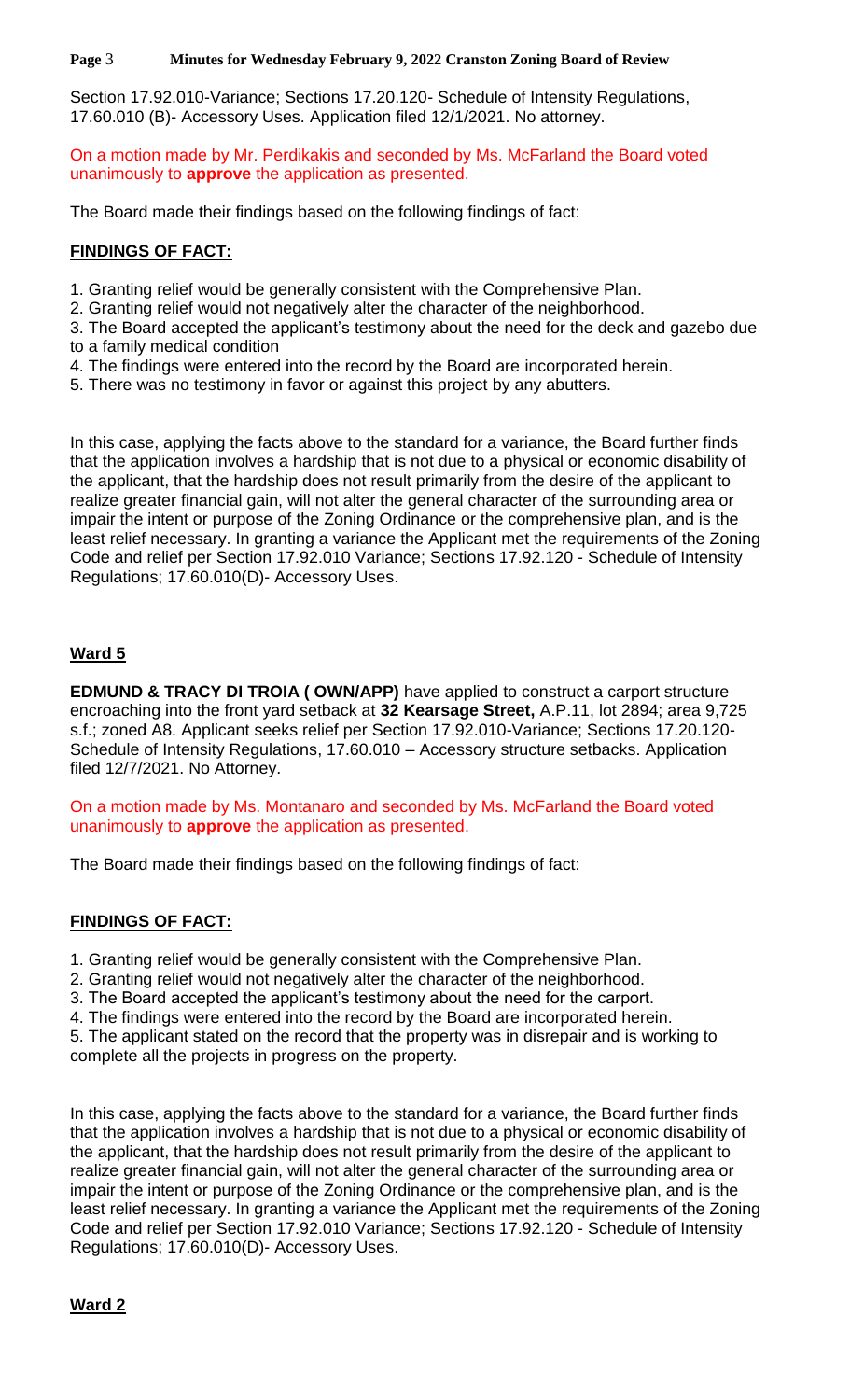**Page** 4 **Minutes for Wednesday February 9, 2022 Cranston Zoning Board of Review**

**CRANSTON PUBLIC SCHOOLS (OWN/APP)** has applied to expand an existing nonconforming school to encroach into front yard setbacks and exceeding allowable lot coverage at **180 Oakland Ave.** A.P. 9, lot 2847, area 99,752 s.f; zoned B1. Applicant seeks relief per Section 17.92.010-Variance; Sections 17.20.120- Schedule of Intensity Regulations; 17.88.030 B.- Extension. Application filed 12/8/2021. No attorney

On a motion made by Mr. Perdikakis and seconded by Ms. McFarland the Board voted unanimously to **approve** the application as presented.

The Board made their findings based on the following findings of fact:

# **FINDINGS OF FACT:**

- 1. Granting relief would be generally consistent with the Comprehensive Plan.
- 2. Granting relief would not negatively alter the character of the neighborhood.
- 3. The applicant put forth testimony from members of the School Department and professionals involved with the project
- 4. The testimony presented is incorporated into this decision
- 5 .There was no testimony in favor or against this project by any abutters

In this case, applying the facts above to the standard for a variance, the Board further finds that the application involves a hardship that is not due to a physical or economic disability of the applicant, that the hardship does not result primarily from the desire of the applicant to realize greater financial gain, will not alter the general character of the surrounding area or impair the intent or purpose of the Zoning Ordinance or the comprehensive plan, and is the least relief necessary. In granting a variance the Applicant met the requirements of the Zoning Code and relief per Section 17.92.010 Variance; Sections 17.92.120 - Schedule of Intensity Regulations.

# **Ward 5**

**DONALD B. COLETTI (OWN/APP)** has filed an application to separate two lots merged under 17.88.101 (B) and to leave an existing single family house on an undersized lot with reduced frontage and width at **15 Usher Avenue,** A.P. 11, lot 2524, area 4,000 s.f, zoned A6. Applicant seeks relief per Section 17.92.010-Variance; Sections 17.20.120- Schedule of Intensity Regulations; 17.29.090- Specific Requirements; 17.88.010 (B) - Substandard lots of record. Application filed 12/21/2021. Robert D. Murray, Esq.

On a motion made by Ms. McFarland and seconded by the Board voted unanimously to **deny** the application as presented.

The Board made their findings based on the following findings of fact:

# **FINDINGS OF FACT:**

- 1. AP 11 Lot 2523 is a corner lot measuring 115.46' x 40'. City Code Section 17.20.090 (F) states that the side yard setback for nonconforming lots with frontage less than 50' shall be 5' (reduced from the 8' side setback established in 17.20.120 *Schedule of Intensity)*.
- 2. There are three other substandard lots on Usher Avenue. Two are merged to form a conforming lot and developed in compliance with A-6 zoning requirements (AP 11 Lots 2525 & 2526). The other (AP 11 Lot 2534) is a 4,000 ft<sup>2</sup> substandard lot of record that is developable under Section 17.20.040 (B)(1). Therefore, the proposed substandard lots are inconsistent with the *current* built environment on Usher Ave.
- 3. The lots within a 400' radius are diverse in terms of their shapes and sizes; there is no uniform development pattern that defines the area.
- 4. There is a 4,000 ft<sup>2</sup> corner lot with a single-family dwelling at the southwest corner of the intersection of Midvale Ave and Plaza Street, one block due west of the subject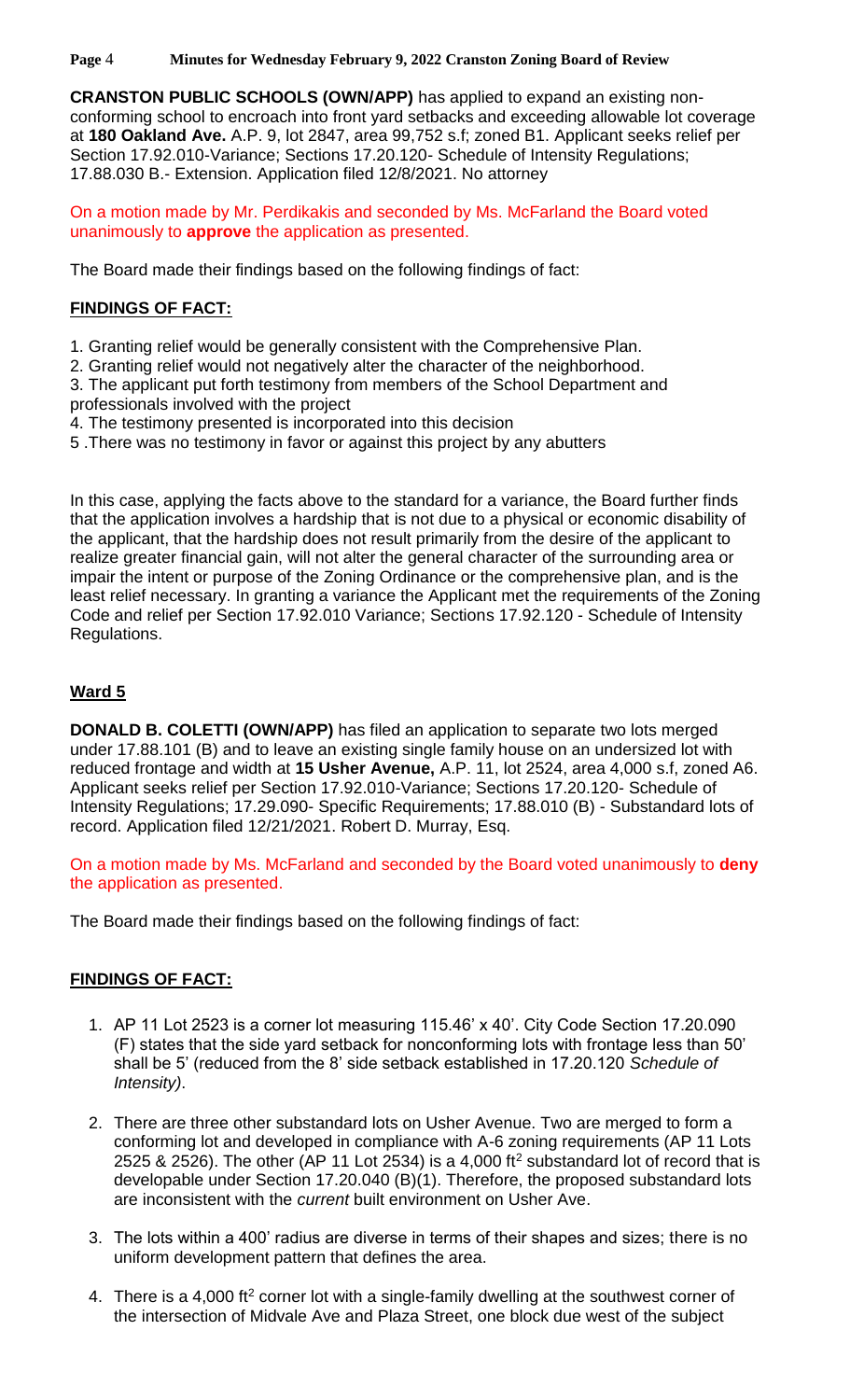### **Page** 5 **Minutes for Wednesday February 9, 2022 Cranston Zoning Board of Review**

property. GIS measuring tools estimate the residence to be 8' away from the property eastern property line abutting Plaza Street, nearly identical to the relief requested for AP 11 Lot 2523. Tax Assessor records indicate that the structure was built prior to zoning.

- 5. The Board find this project inconsistent with the comprehensive plan
- 6. The lots within a 400' radius are diverse in terms of their shapes and sizes; there is no uniform development pattern that defines the area.
- 7. There is a 4,000 ft<sup>2</sup> corner lot with a single-family dwelling at the southwest corner of the intersection of Midvale Ave and Plaza Street, one block due west of the subject property. GIS measuring tools estimate the residence to be 8' away from the property eastern property line abutting Plaza Street, nearly identical to the relief requested for AP 11 Lot 2523. Tax Assessor records indicate that the structure was built prior to zoning.
- 8. The Comprehensive Plan Land Use Element; Principle 4 reads: "*Protect and stabilize existing residential neighborhoods by basing land use decisions on neighborhood needs and quality of life. Protect the natural, historic and visual resources that define the neighborhoods" (p. 34).* The side of the proposed single-family residence would encroach 17' into the required 25' front setback. The Board finds the encroachment would negatively impact the visual resources that define the neighborhood.
- 9. The applicant testified that the new home would be rental property and no expert testimony was offered by the applicant. Furthermore, the applicant did not testify to the legal standards for the granting of a variance
- 10.Numerous Objectors testified about the condition of the current residence and how the project would negatively impact the neighborhood. No one spoke in favor of the application
- 11.The Board finds that the applicant failed to provide a satisfactory landscape plan for the project.
- 12.The Board finds that the project would adversely affect the general characteristic of the neighborhood given the size of the lot and the other houses in the radius and that the relief sought is primarily for financial gain.

# **Ward 5**

**DONALD B. COLETTI (OWN/APP)** has filed an application to separate two lots, merged for zoning purposes under 17.88.010 (B) to construct a new single family house with restricted frontage, width, lot size (area); encroaching into the required front corner yard setbacks at **0 Midvale Avenue,** A.P. 11, lot 2523, area 4,618 s.f., zoned A6. Applicant seeks relief per Section 17.92.010-Variance; Sections 17.20.120- Schedule of Intensity Regulations; 17.29.090- Specific Requirements; 17.88.010 (B)- Substandard lots of record. Application filed 12/21/2021. Robert D. Murray, Esq.

On a motion made by Ms. McFarland and seconded by Mr. Zambrano the Board voted unanimously to **deny** the application as presented

The Board made their findings based on the following findings of fact:

# **FINDINGS OF FACT:**

1. AP 11 Lot 2523 is a corner lot measuring 115.46' x 40'. City Code Section 17.20.090 (F) states that the side yard setback for nonconforming lots with frontage less than 50' shall be 5' (reduced from the 8' side setback established in 17.20.120 *Schedule of Intensity)*.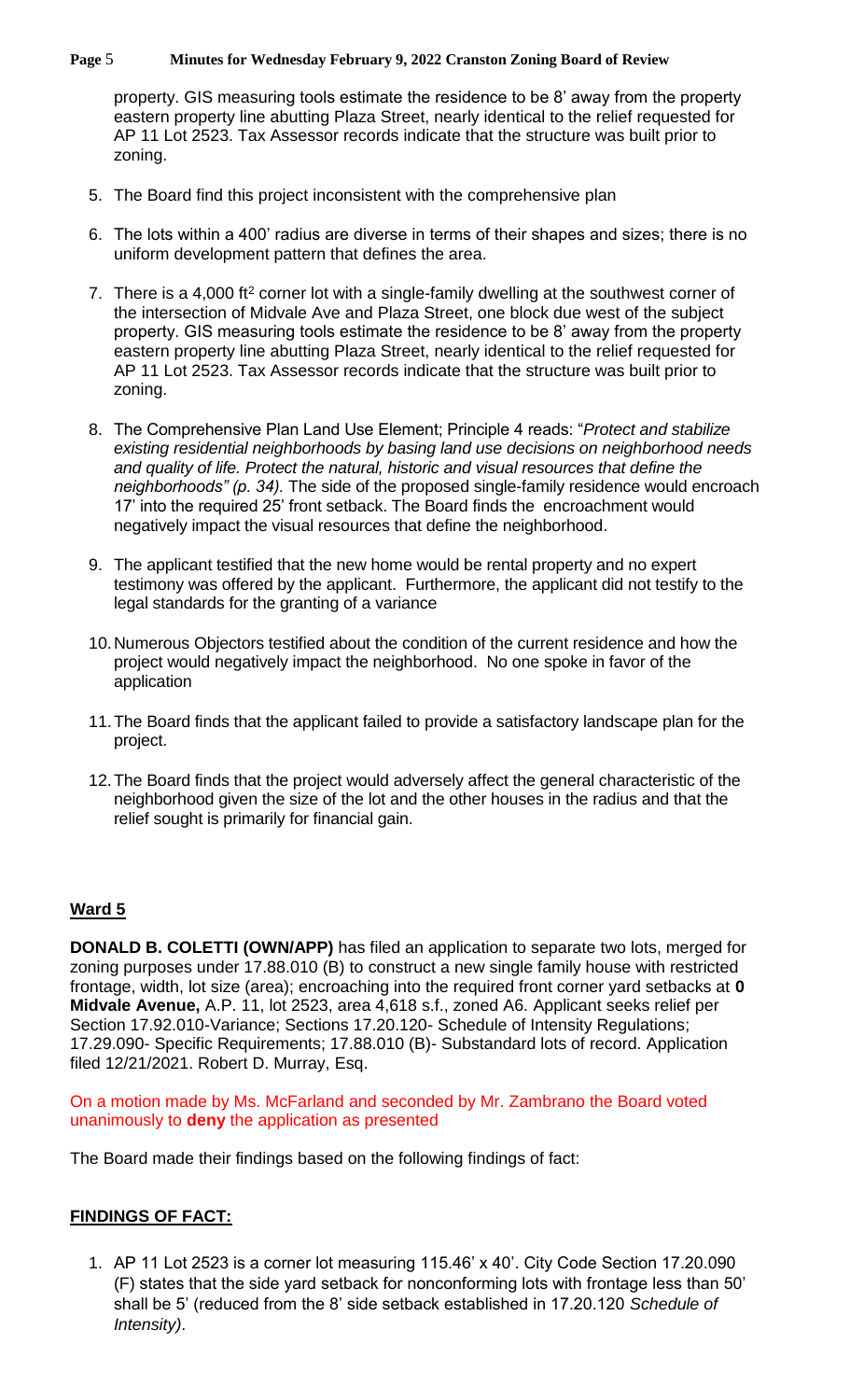- 2. There are three other substandard lots on Usher Avenue. Two are merged to form a conforming lot and developed in compliance with A-6 zoning requirements (AP 11 Lots 2525 & 2526). The other (AP 11 Lot 2534) is a 4,000 ft<sup>2</sup> substandard lot of record that is developable under Section 17.20.040 (B)(1). Therefore, the proposed substandard lots are inconsistent with the *current* built environment on Usher Ave.
- 3. The lots within a 400' radius are diverse in terms of their shapes and sizes; there is no uniform development pattern that defines the area.
- 4. There is a 4,000 ft<sup>2</sup> corner lot with a single-family dwelling at the southwest corner of the intersection of Midvale Ave and Plaza Street, one block due west of the subject property. GIS measuring tools estimate the residence to be 8' away from the property eastern property line abutting Plaza Street, nearly identical to the relief requested for AP 11 Lot 2523. Tax Assessor records indicate that the structure was built prior to zoning.
- 5. The Board find this project inconsistent with the comprehensive plan
- 6. The lots within a 400' radius are diverse in terms of their shapes and sizes; there is no uniform development pattern that defines the area.
- 7. There is a 4,000 ft<sup>2</sup> corner lot with a single-family dwelling at the southwest corner of the intersection of Midvale Ave and Plaza Street, one block due west of the subject property. GIS measuring tools estimate the residence to be 8' away from the property eastern property line abutting Plaza Street, nearly identical to the relief requested for AP 11 Lot 2523. Tax Assessor records indicate that the structure was built prior to zoning.
- 8. The Comprehensive Plan Land Use Element; Principle 4 reads: "*Protect and stabilize existing residential neighborhoods by basing land use decisions on neighborhood needs and quality of life. Protect the natural, historic and visual resources that define the neighborhoods" (p. 34).* The side of the proposed single-family residence would encroach 17' into the required 25' front setback. The Board finds the encroachment would negatively impact the visual resources that define the neighborhood.
- 9. The applicant testified that the new home would be rental property and no expert testimony was offered by the applicant. Furthermore, the applicant did not testify to the legal standards for the granting of a variance
- 10.Numerous Objectors testified about the condition of the current residence and how the project would negatively impact the neighborhood. No one spoke in favor of the application
- 11.The Board finds that the applicant failed to provide a satisfactory landscape plan for the project.
- 12.The Board finds that the project would adversely affect the general characteristic of the neighborhood given the size of the lot and the other houses in the radius and that the relief sought is primarily for financial gain.

# **Ward 5**

 $\mathbf{I}$ 

**JAMES J & VANESSA JAWORSKI (OWN/APP)** have applied to construct a garage addition to a single family house encroaching into the required front yard setback at **29 Carpathia Road,** A.P. 12, lots 2354,2355, and 2356, area 12,000 s.f. zoned A6. Applicant seeks relief per Section 17.92.010-Variance; Sections 17.20.120- Schedule of Intensity Regulations; Application filed 2/10/2022. No Attorney.

On a motion made by Ms. McFarland and seconded by Ms. Montanaro the Board voted unanimously to **approve** the application as presented

The Board made their findings based on the following findings of fact: